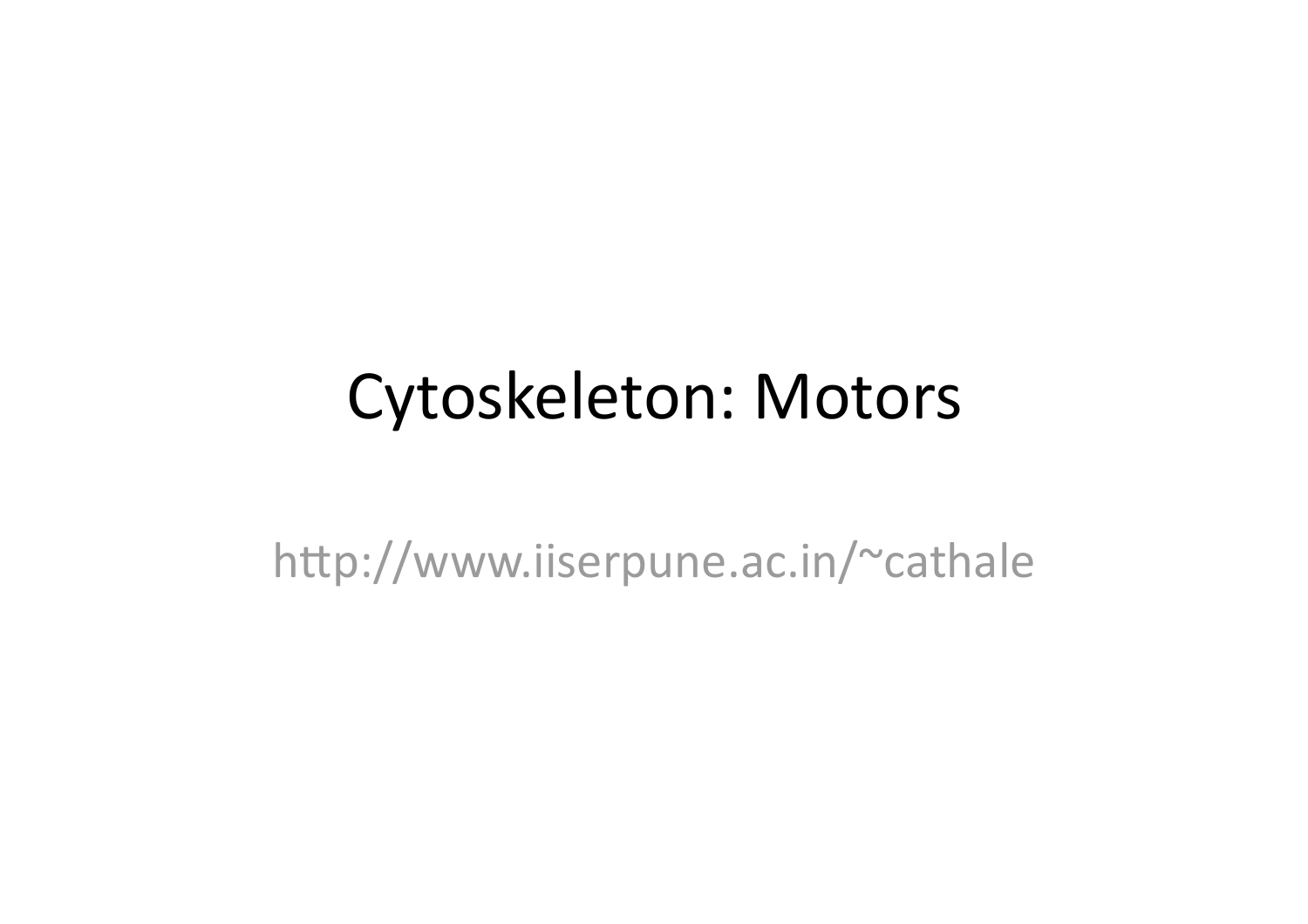## Cytoskeletal Motors

- Actin based motors
- Microtubule based motors
- Force generation by ATP-coupling
- Kinetics
- Intracellular transport
- Regulation
- Specific examples- muscles, cilia, flagella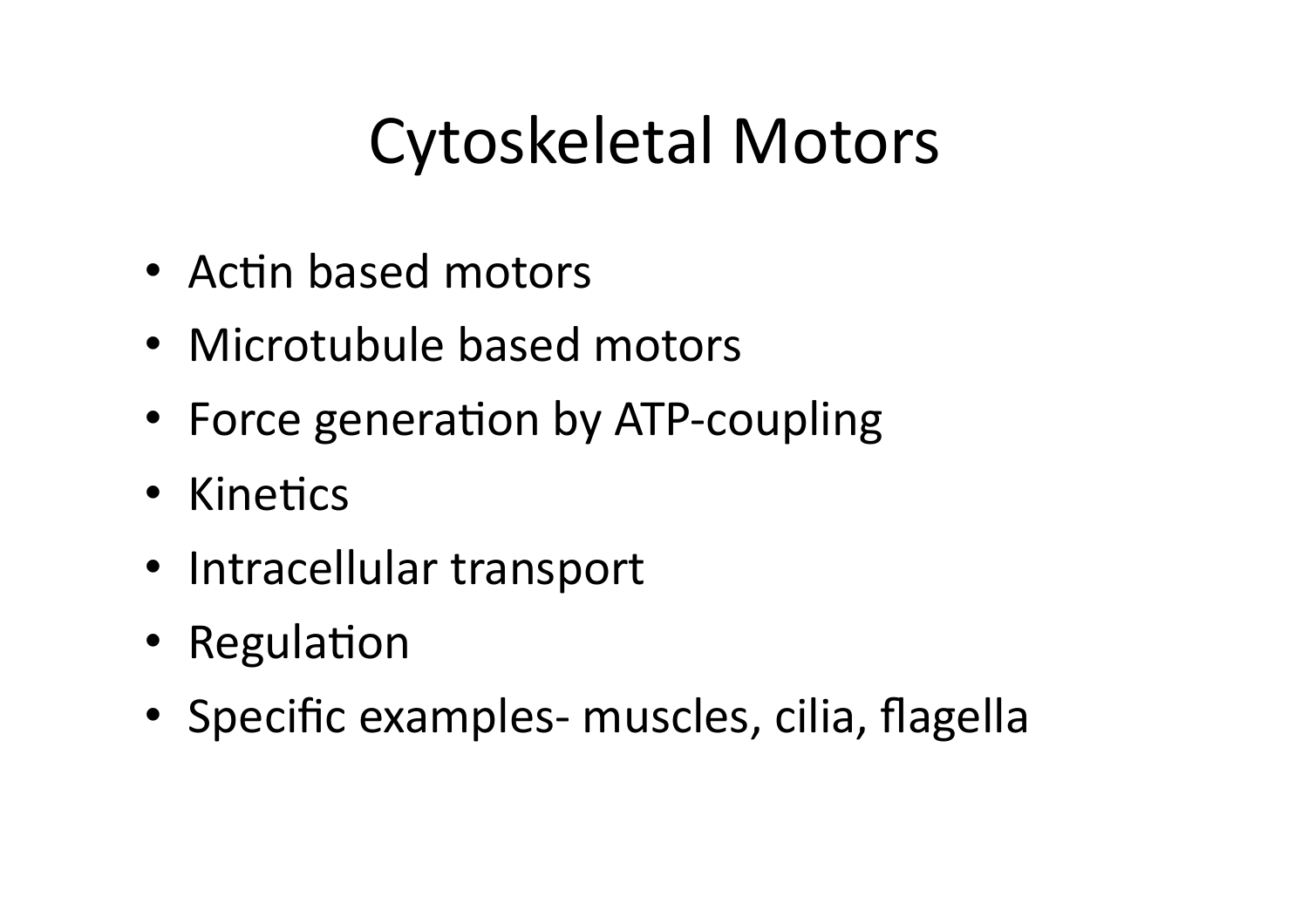#### Motors‐ using the head

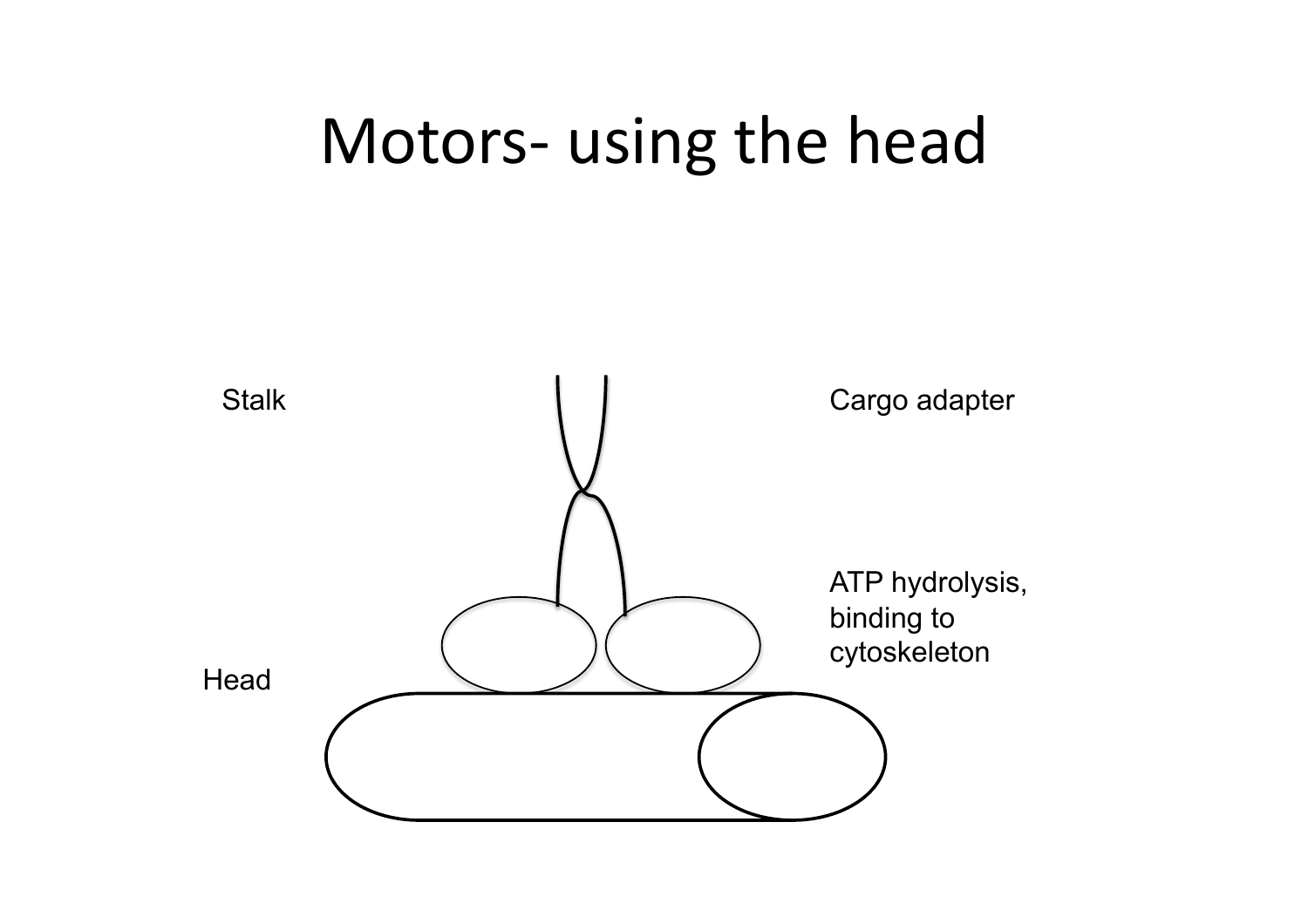## Actin-dependent: Myosin



**Myosin II**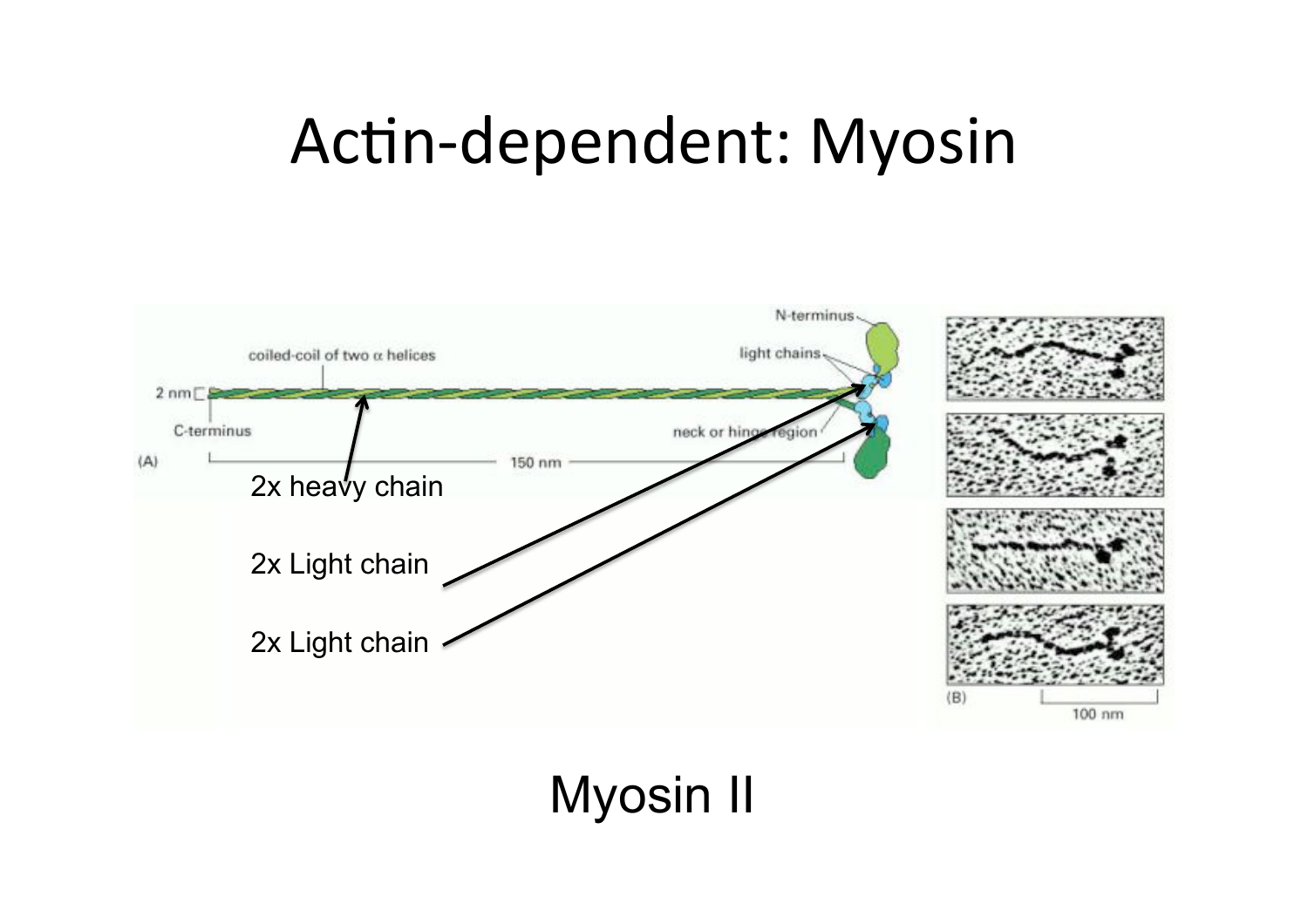## Organization of Myosin

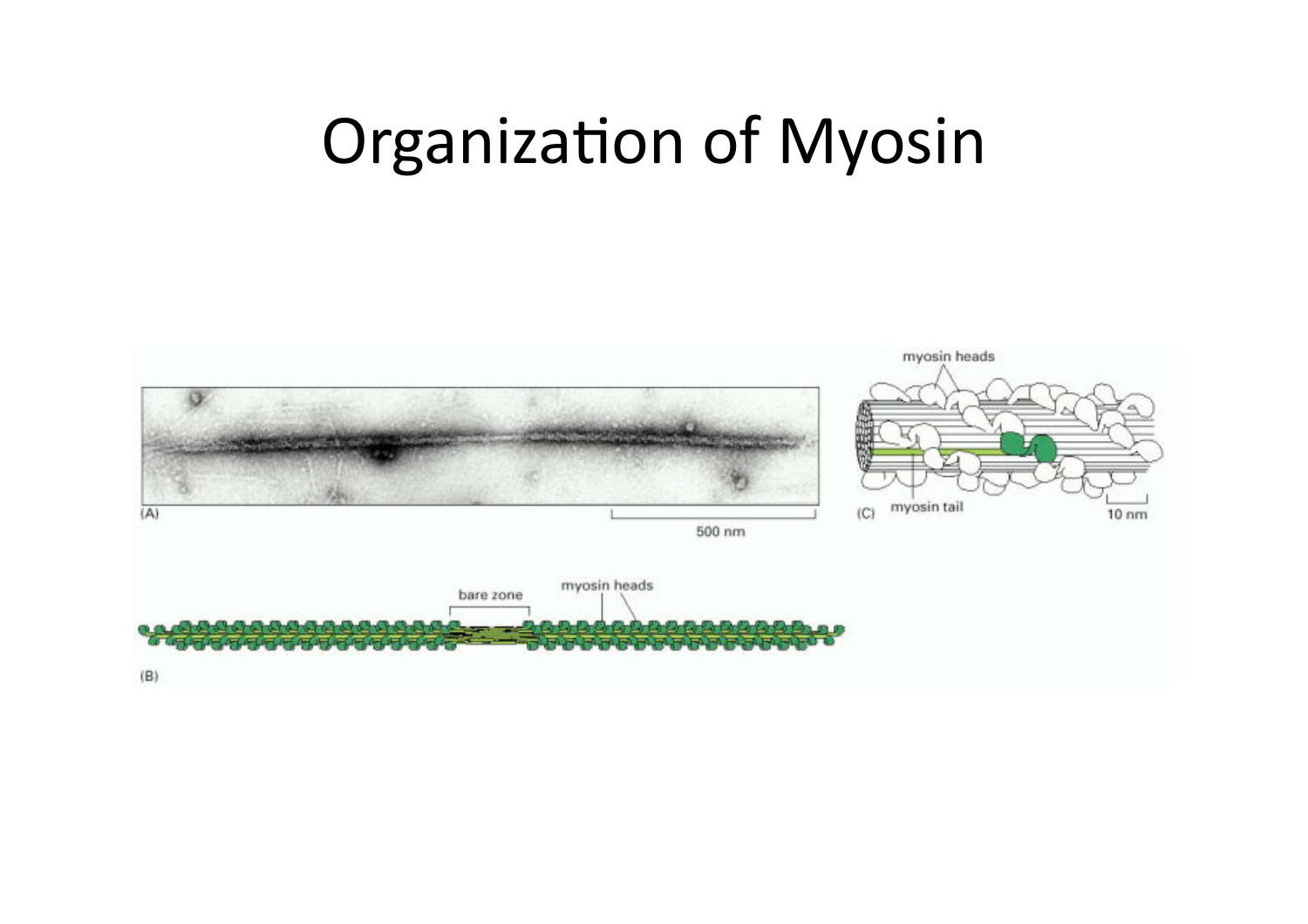

# Mode of action of Myosin

- 1. ATP binding
- 2. ATP hydrolysis
- 3. Myosin conformational change
- 4. New position binding
- 5. ADP released
- 6. Myosin returns to original position

Actin filament slides

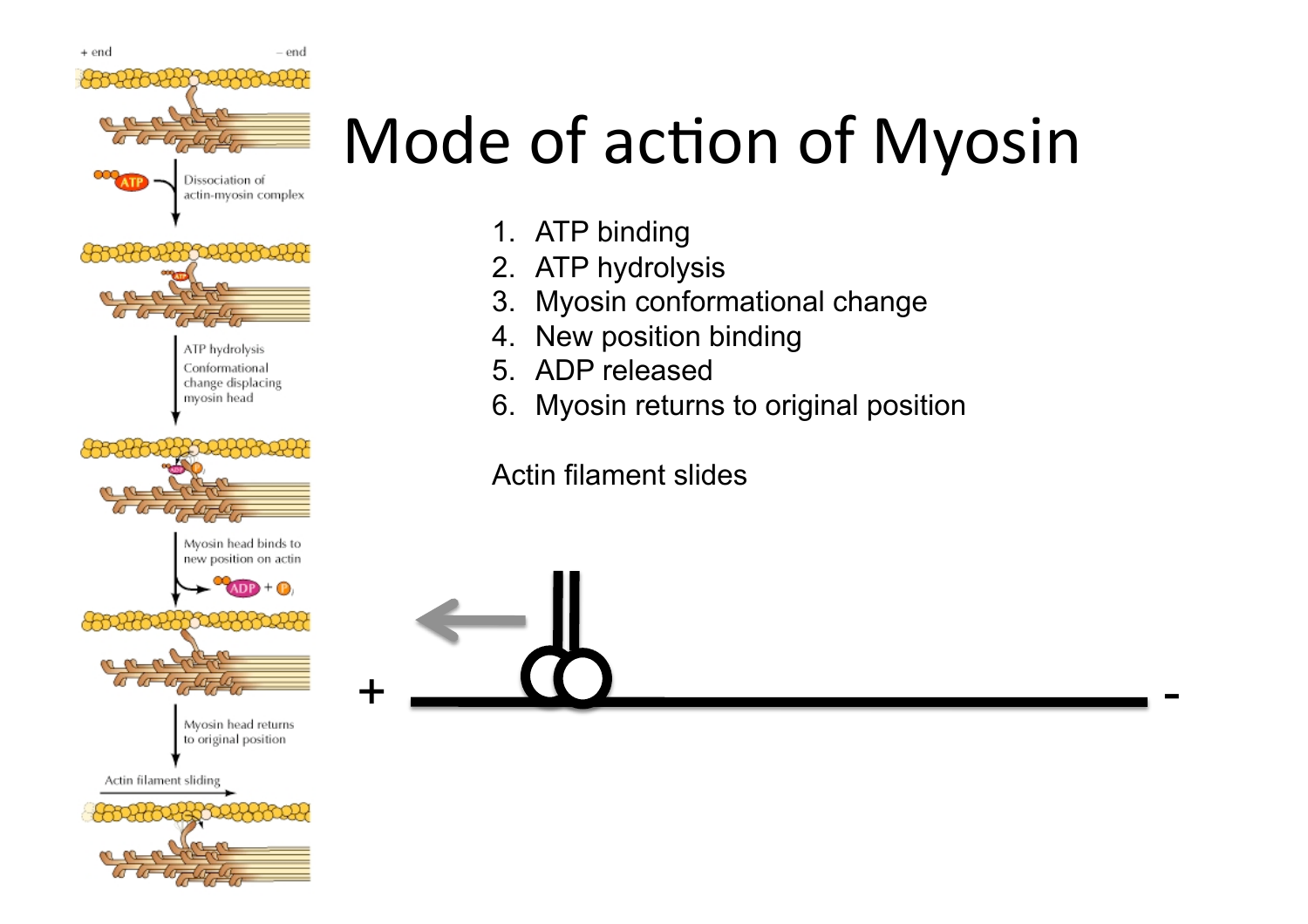# Myosin Family

- Myosin I (monomeric)- freshwater amoeba Acanthamoeba
- I, IX, XIV: Monomeric

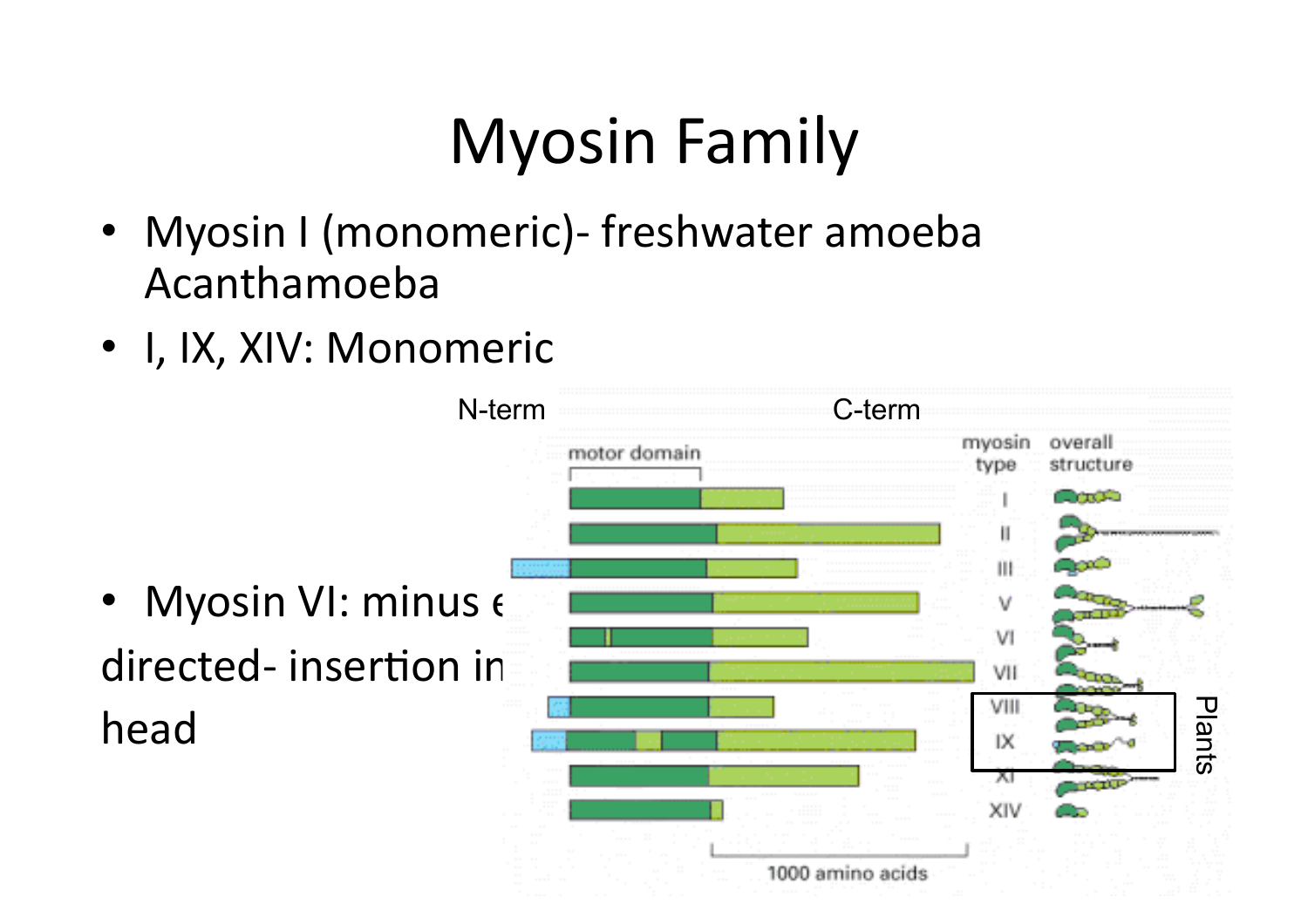## Microtubule‐Dependent Motors

• Kinesins

Plus‐end directed

• Dyneins

Minus‐end directed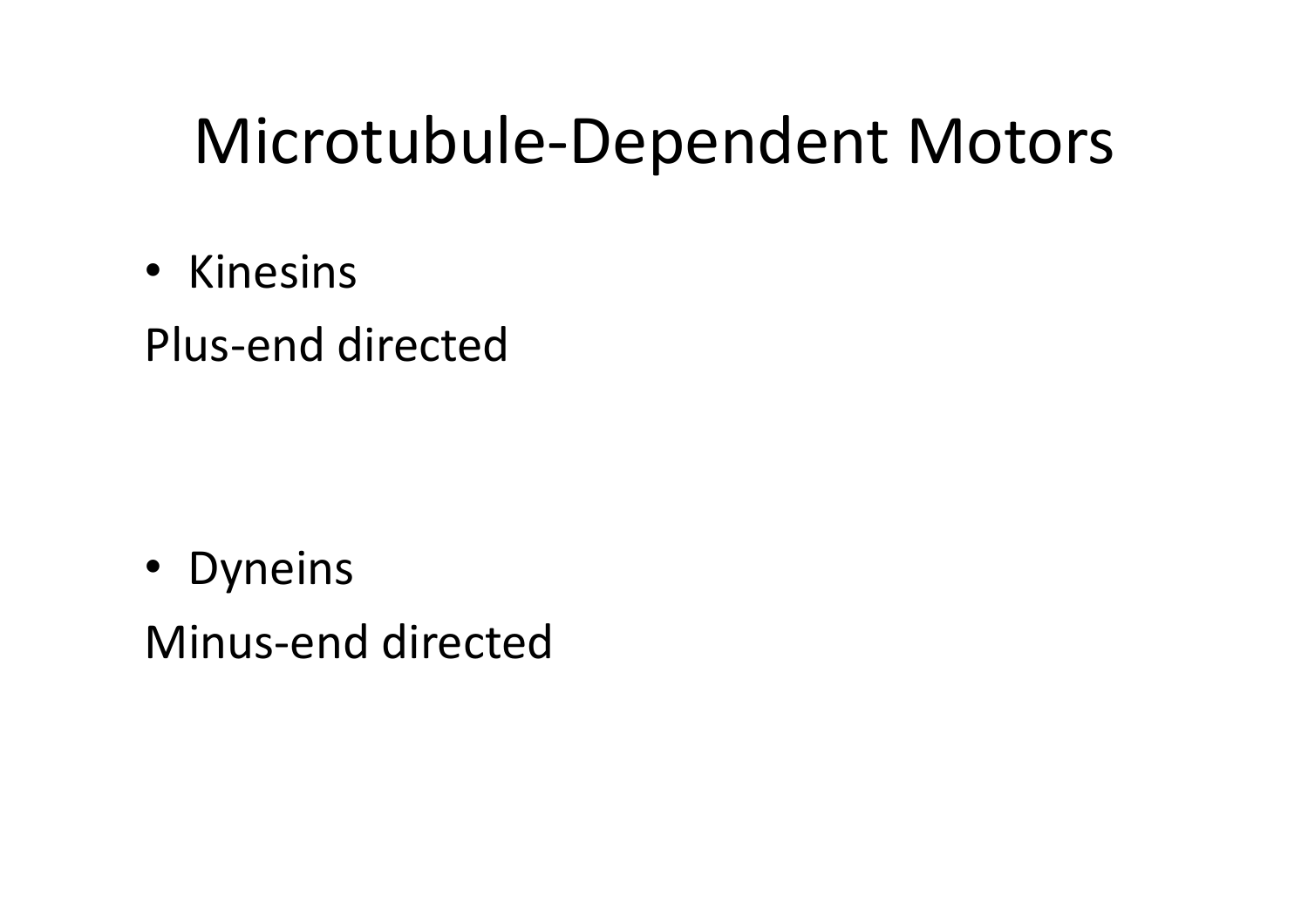## Kinesins

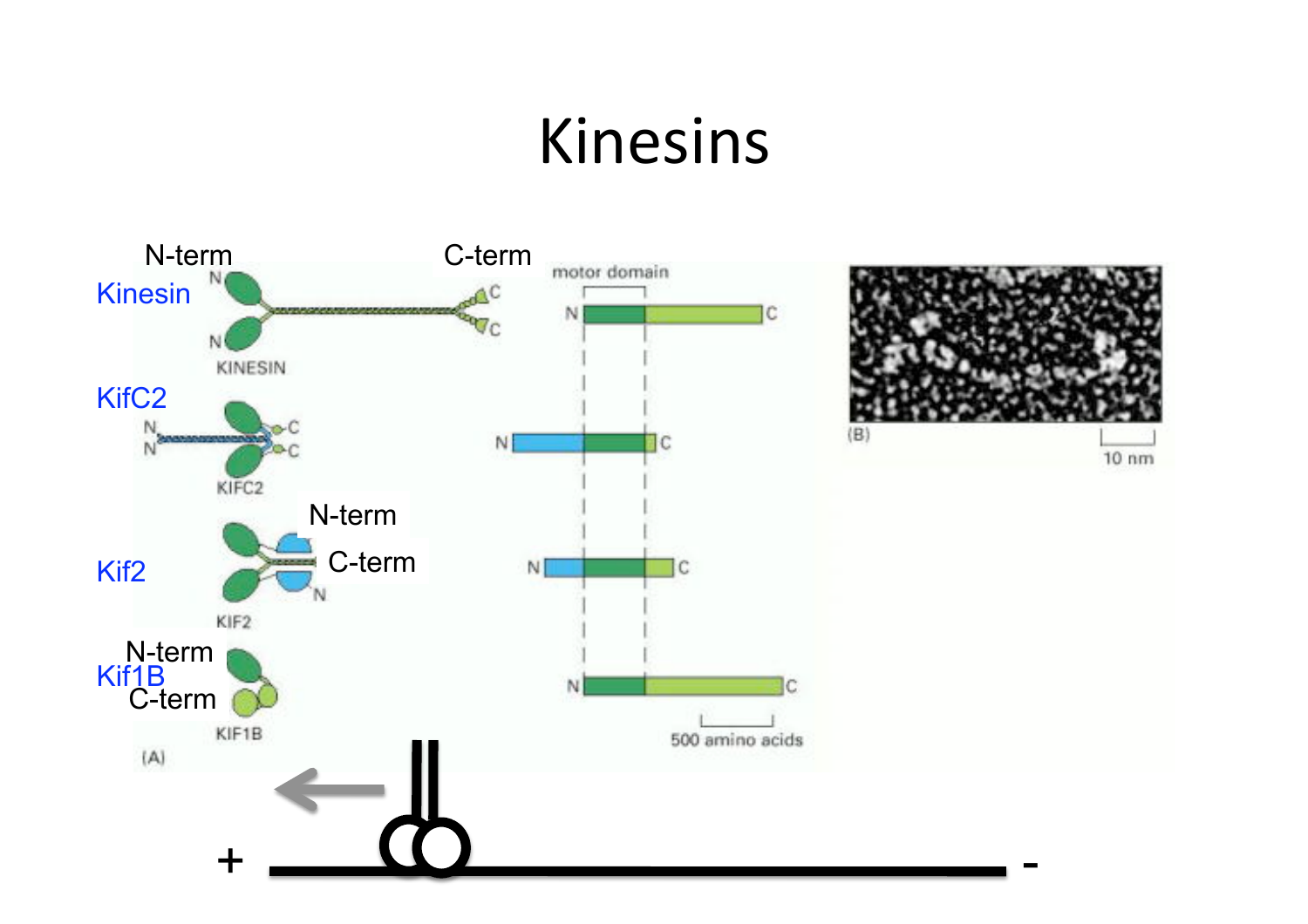## Dyneins

# 2-3 heavy



R.D. Vale (2003) *Cell*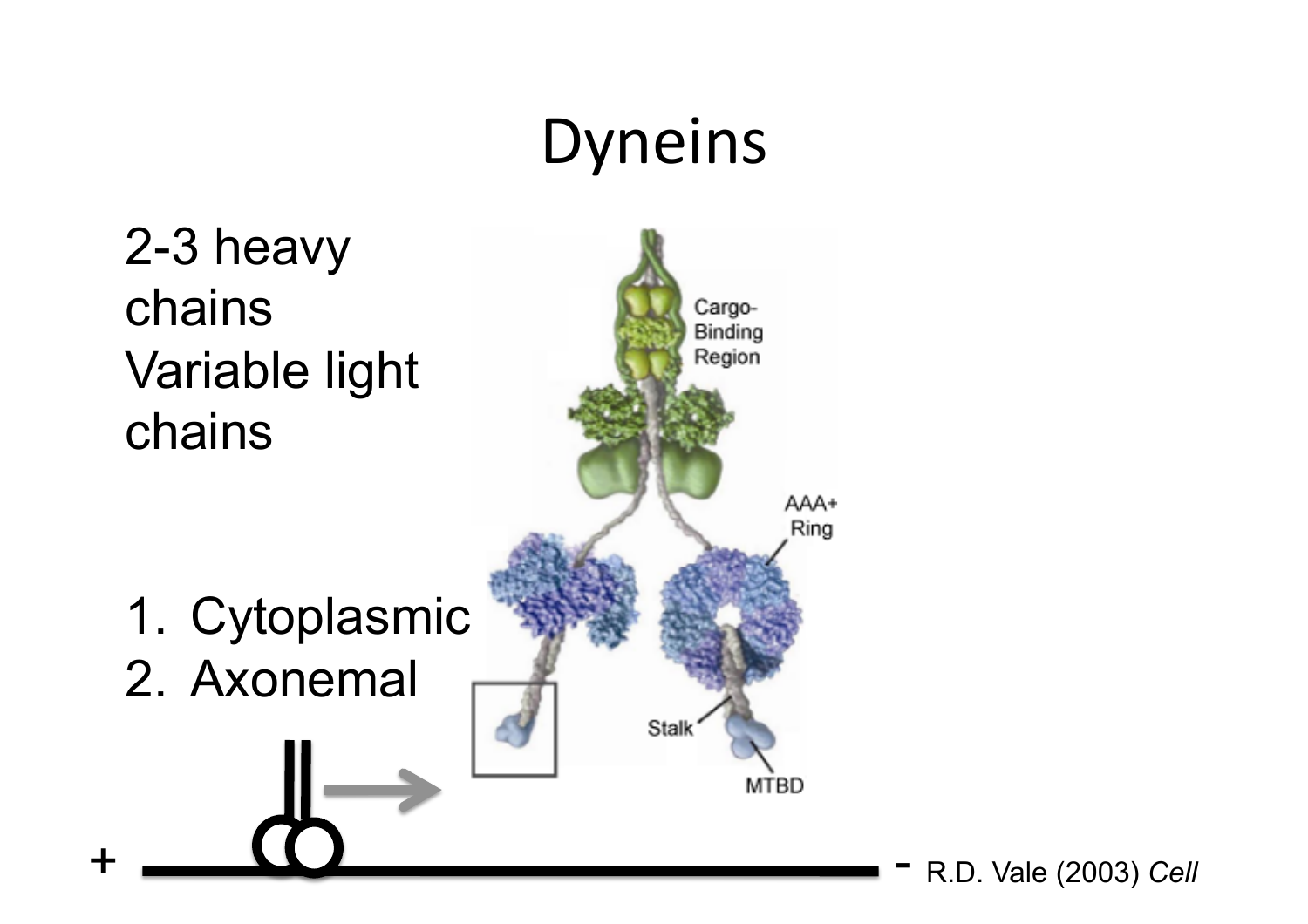

Rayment et al.(1993)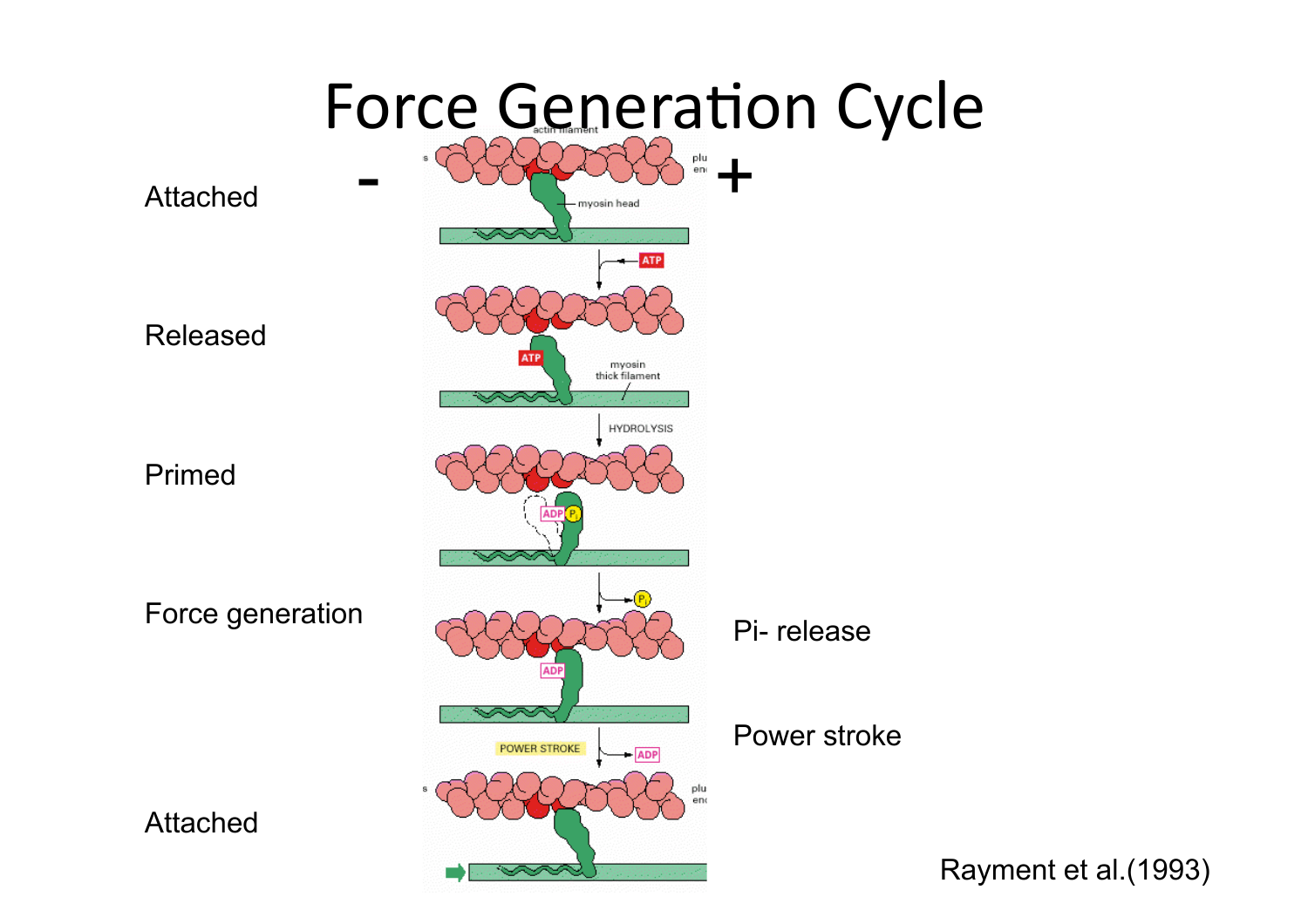